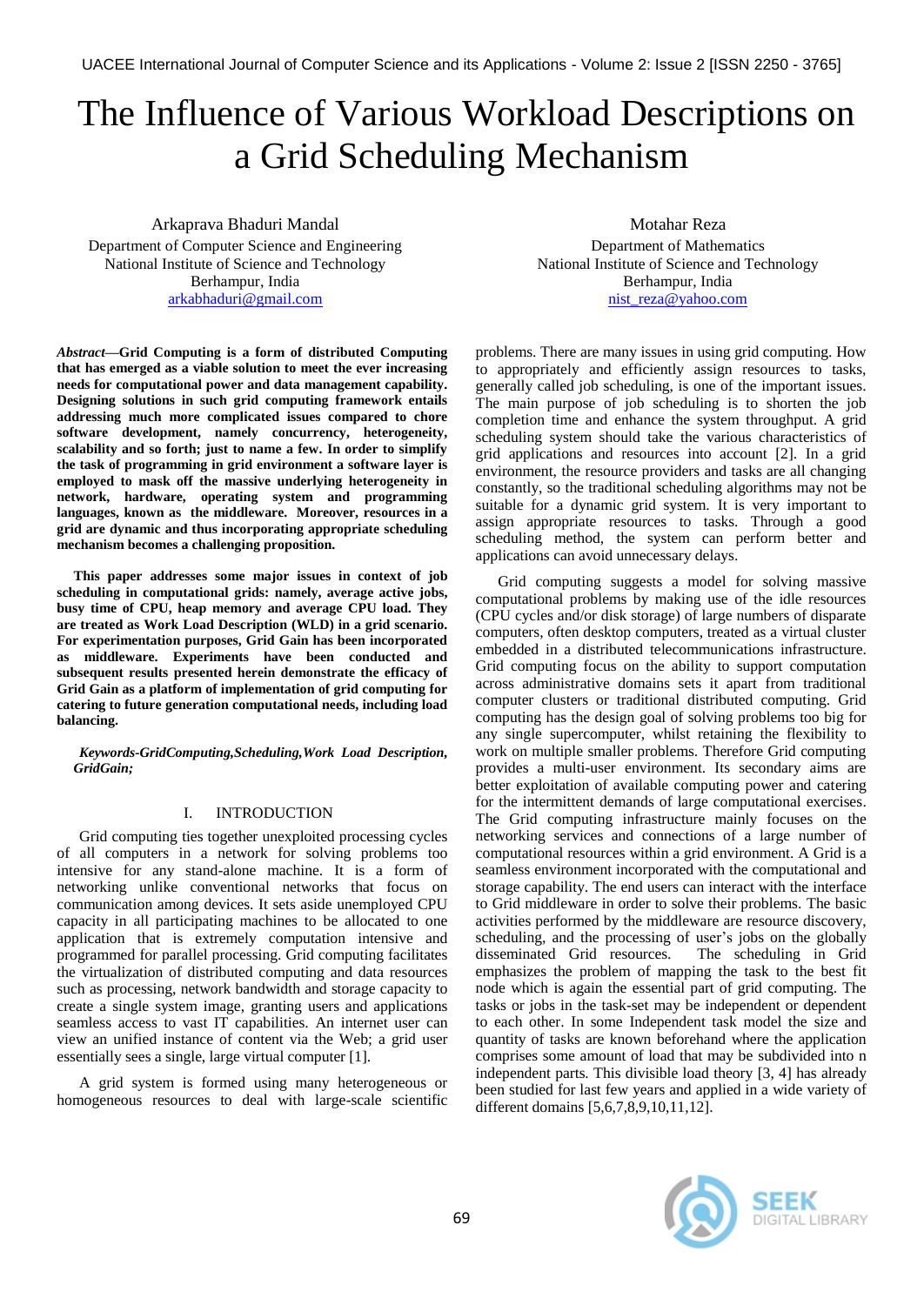In this paper we explore the performance and efficiency of grid with respect to the different workload description. The mean response time or Makespan [13] is the key aspect here in order to evaluate the performance of grid. The experimental setup has been developed using the GridGain middleware. Figure 1 shows the in general architecture of a Grid with geographically distributed resources.



Figure 1. Grid Computing Environment

The rest of the paper is organized as follows. Section 2 deals with the functional and fundamental aspects of Grid Computing. In Section 3 we describe in detail the different methods used to collect the statistical node information along with the entire experimental setup. Experimental results are presented in Section 4 and some conclusion and future works are provided in Section 5.

# II. GRID COMPUTING

Grid computing is an approach which describes a distributed computing infrastructure. It groups together the other technology trends such as Internet, distributed computing and peer-to-peer computing. The explicit focus of grid computing has been identified as synchronized resource sharing and problem solving in dynamic, geographically dispersed virtual organizations. Grid computing involves a growing set of open standards for Web services and interfaces that enable services, or computational resources, accessible over the Internet. Very often grid technologies are used on clusters which can add value on them by supporting with scheduling or making availability of the resources in the cluster. The term grid, and its allied technologies, applies across this entire continuum [14**].**

Grid computing is a form of parallel and distributed computing that involves coordination and sharing of computing, application, data storage and network resources across dynamic and geographically distributed organizations . It is a back-bone infrastructure for web services. Like Internet, which allows sharing of the information, a grid provides

sharing of computational power and resources such as data storage, databases, and hardware and software architectures. This integration creates a virtual organization wherein a number of mutually distrustful participants with varying degrees of prior relationship want to share resources to perform some computational tasks [15].

#### III. GRID ENVIRONMENT SETUP USING GRIDGAIN

In grid computing environment for Java, GridGain [16] is used as a popular middleware developed in Java for Java developers and is an innate annex of the latest Java development methodologies. The Grid Gain released under the terms of GNU General Public License (GPL) from Grid Gain Systems Inc and used as an open source product. Grid Gain is also suitable for networking systems and applications due to its modern architecture based on Java programming language. It provides a commanding and smart technology to build and run applications on grid computing environment enabling developers to code any custom grid compatible applications or make the sequential one grid compatible and seamlessly deploy it on the grid captivating the fullest benefit of the concepts like affinity load balancing, map-reduce, and peer-to-peer class loading etc. During the deployment of grid using GridGain different working nodes have been created on different machines. There is a management node that is responsible to take the scheduling decisions. A task submitted to a node can be processed locally or can be distributed among the different other working nodes. In this paper mainly the scheduling aspects and the performance of Grid has been analyzed while implementing the grid using GridGain.

The grid set up has been deployed using Grid Gain 2.0.0 as middleware incorporated with 14 nodes. The experiments have been conducted on a set of heterogeneous machines having the following configuration:

## Eight individual machines with:

Processor- Intel (R) Core(TM) 2 Duo CPU [E7400@2.66GHz.](mailto:E7400@2.80GHz), CPU Core Count- 2.Memory- 1024MB, Memory Bus Speed- 800MHz, Hard Drive- 320GB. Ethernet Card. Operating System: Windows (R) XP Professional, SP 2.

#### Four individual machines with:

Processor- Intel (R) Core (TM) i3-380M Processor (3M Cache, 2.53 GHz), CPU Core Count- 2.Memory- 3GB, Maximum Memory Bandwidth-17.1 GB/s, Hard Drive-500GB. Ethernet Card. Operating System: Windows (R) 7 Home Premium, SP1 64-Bit.

#### Two individual machines with:

Processor- Intel (R) Core(TM) i5-2430M Processor (3M Cache, 2.40 GHz)., CPU Core Count- 2.Memory- 4GB, Maximum Memory Bandwidth-21.3 GB/s, Hard Drive-500GB. Ethernet Card. Operating System: Windows (R) 7 Home Premium, 64-Bit.

Each node configured with: Middleware: Grid Gain 2.0.0 along with JDK- 6u-10 and Java Runtime Environment with Eclipse 3.2.

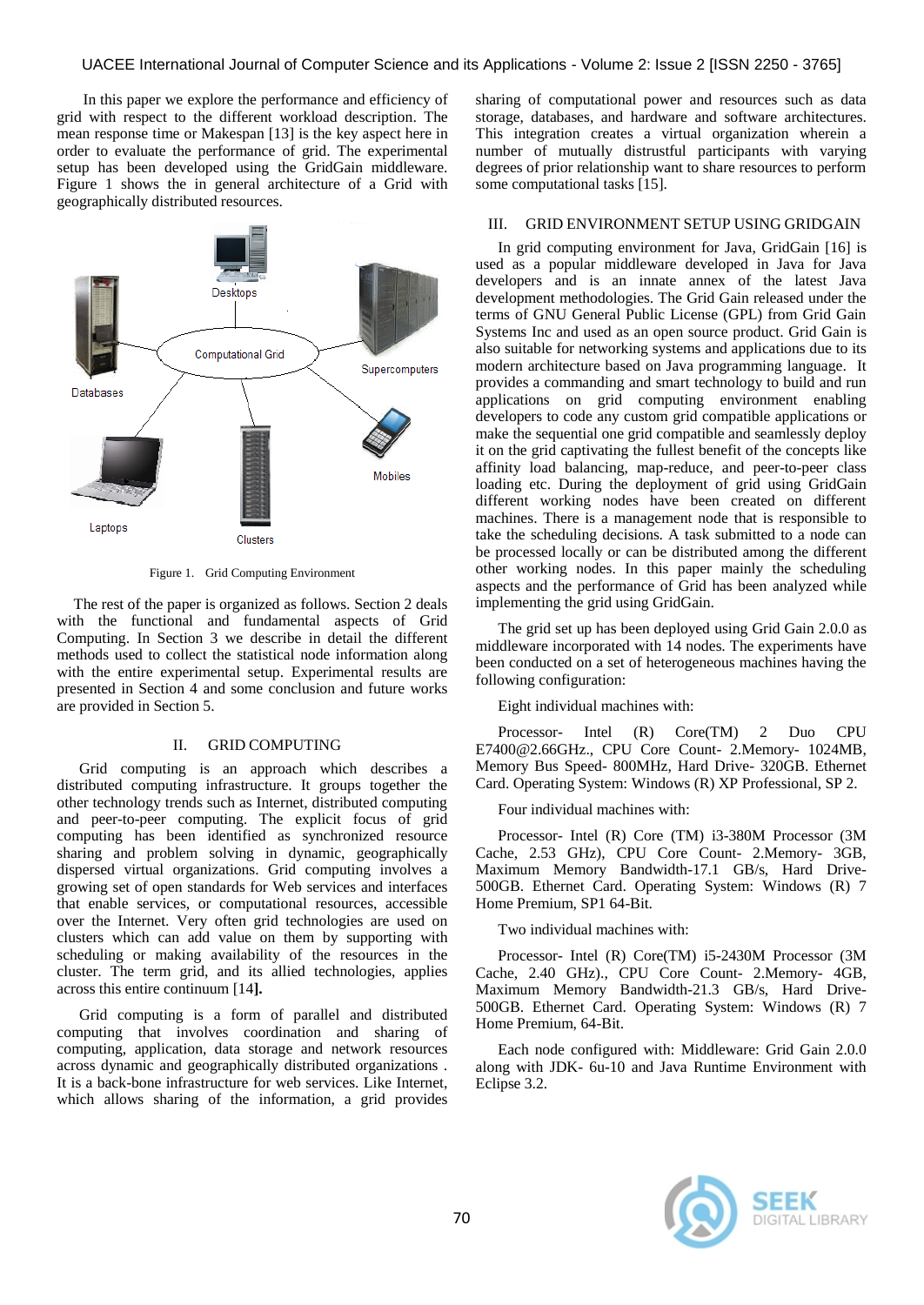All the machines were connected via a switch using RJ-45 cable with a maximum transmission speed of 100.0 Mbps.

For the developers the GridGain provides a lot of flexibility in order to code and deploy their program on grid computing environment. Figure 2 shows the prototype of the experimental setup used for our work



Figure 2. Grid Setup employing GridGain

GridGain has some inbuilt methods by which the various statistical information regarding the various properties of each individual resources can be obtained without any difficulties, like *getAverageCpuLoad(),getAverageActiveJobs(),getAverage CancelledJobs(),getAverageJobWaitTime(),getCurrentCpu Load(),getHeapMemoryUsed(), getHeapMemoryInitialized()*.

Initially a simple program of Matrix multiplication has been chosen as the key problem to be used to provide the load on the nodes. A set of task ranging from 50 to 400 is used as load in order to execute the problem on grid.

As the primary objective of this work is to unearth the solution for grid scheduling problem, the working Zone refers to the mapping of the jobs to the fittest nodes. Now the difficulty lies on the selection procedure of the fittest node for a particular job. The Modified Dynamic Fittest Processor Largest Task First (MDFPLTF) algorithm is used to schedule the jobs to the specific nodes. Here the fittest processor has been chosen by the corresponding relative value of the WLD. In our work the various Workload Descriptions have been used as the key aspect to recognize the fittest nodes. The performance of the algorithm has been analyzed with respect to the makespan. The

following code is used to get the statistical information of the various grid nodes.

```
if(logic==1){
//Logic 1 is for only considering average
CPU load.
    nodeId = nodeIdPassed;
    node = nodePassed;
    parameter =
    node.getMetrics().getAverageCpuLoad()
}
```
The method *node.getMetrics().getAverageCpuLoad* is used to get the average CPU load information of a node. The variable *Logic* is used to select the appropriate WLD. The *nodeId* refers to the corresponding node of which the WLD is acquired.

```
for(int k=0;k<taskSet.length;k++){
  jobs.put(new 
  GridJobAdapter<String>(taskSet[k]) {
      execute(){
      return
mappingReduce.deployingInGrid(getArgumen
t());
    },gridList.get(k).node);
 }
}
```
In this above mentioned code the *taskSet* contains the set of jobs submitted to the grid where as the *gridList* contains an ordered list of all the active nodes in grid with respect to the WLD specified. The method *jobs.put()* along with the method *mappingReduce.deployingInGrid(getArgument()* is used here to map the job from the taskSet to the node from the *gridList* as prescribed by the MDFPLTF algorithm.

The experiments have been conducted numerous times for each individual workload descriptions with varying size of task set.

## IV. RESULT AND DISCUSSION

In this paper we investigate the impact of the different WLD in scheduling in order to find out the most suitable WLD using which the proposed algorithm may outperform the inbuilt one as well as provide the better performance as compared to the other WLD. There are several different mechanisms in GridGain using which getting the various

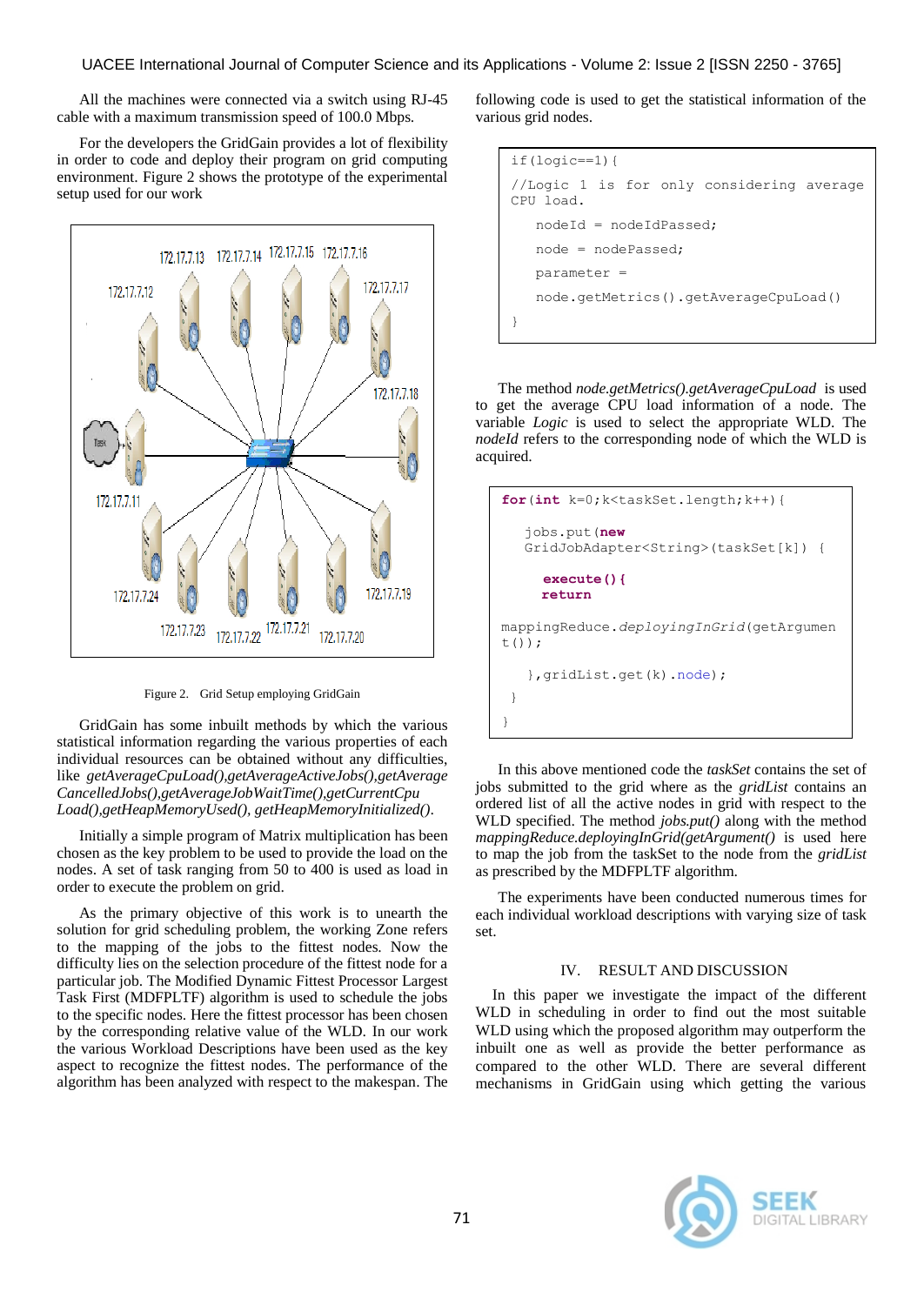statistical information regarding the different heterogeneous resources is very easy.

Here we make a comprehensive study of the performance of different WLD with varying size of taskset. Near about 250 times the experiments have been conducted with various WLD and with varying Task size.

In case of our experiment we choose *Average CPU Load (ACL) ,Heap Memory Committed (HMC), Average Active Jobs (AAJ) and Busy Time Percentage (BTP)* as WLD. Here we study the comprehensive impact of each individual WLD when used with our proposed MDFPLTF algorithm to evaluate the performance and efficiency of the algorithm in grid computing environment

 From Figure 3 it can be observed that initially though the basic algorithm outperforms the MDFPLTF with AAJ, but as



Figure 3. Performance of different workload descriptor for different size of taskset

the load/taskset goes on increasing the AAJ rules over both the MDFPLTF with ACL as well as with HMC, although HMC provides better solution than the ACL. If we compare the efficiency of the different WLD among themselves, it can be found that initially the AAJ gives poor performance as compare to the HMC and BTP. Though Initially the HMC provides better performance but with the increasing taskset it goes down. If we compare the performance curve of AAJ and HMC it is observed that they are converse to each other. Initially the HMC gives better results but as the load goes on increasing it falls where as the AAJ provides poorer solution initially but with increasing load it also increase it's performance. But the optimal solution is provided by the BTP. From the initiation of the experiment to the end it provides a constant best output in comparison with all the other flavours of MDFPLTF algorithm. The different WLD has its own impact on the different versions of the MDFPLTF algorithm.



Figure 4. Overall Performance of different workload descriptor

Figure 4 shows the overall performance of the different versions of MDFPLTF algorithm. The empirical result shows that in our experiment in heterogeneous environment, the MDFPLTF with AAJ gives the  $2<sup>nd</sup>$  best performance whereas the MDFPLTF with BTP provides the optimal solution.

# V. CONCLUSION

 In this paper we have reviewed and investigated the various aspects of grid regarding the performance and efficiency. For our experimental setup GridGain is used as middleware. The various workload descriptors such as *busy time percentage , average active jobs*, *heap memory committed* as well as the GridGain's own scheduling algorithm are used to evaluate the efficiency and performance of the grid computing environment. Among them the *MDFPLTF with BTP* provides the superior performance in an overall aspect of makespan and tasksize.

 The evaluation of efficiency as well as the performance of grid using workload description is always problem specific. In case of our problem of Matrix Multiplication the BTP gives better performance. In future, the various other workload descriptors can be used to assess the performance and efficiency of grid for the different kind of problems.

#### **REFERENCES**

- Y. C. Lee, A. Y. Zomaya, "Practical Scheduling of Bag-of-Tasks Applications on Grids with Dynamic Resilience," IEEE Transaction on computers, vol. 56, no. 6, pp. 815-825, 2007.
- [2] N.Malarvizhi, V.Rhymend Uthariaraj, "A Minimum Time To Release Job Scheduling Algorithm in Computational Grid Environment", *Proc Fifth Int'l Joint Conf. on INC, IMS and IDC (NCM '09),*pp. 13-18, 2009.